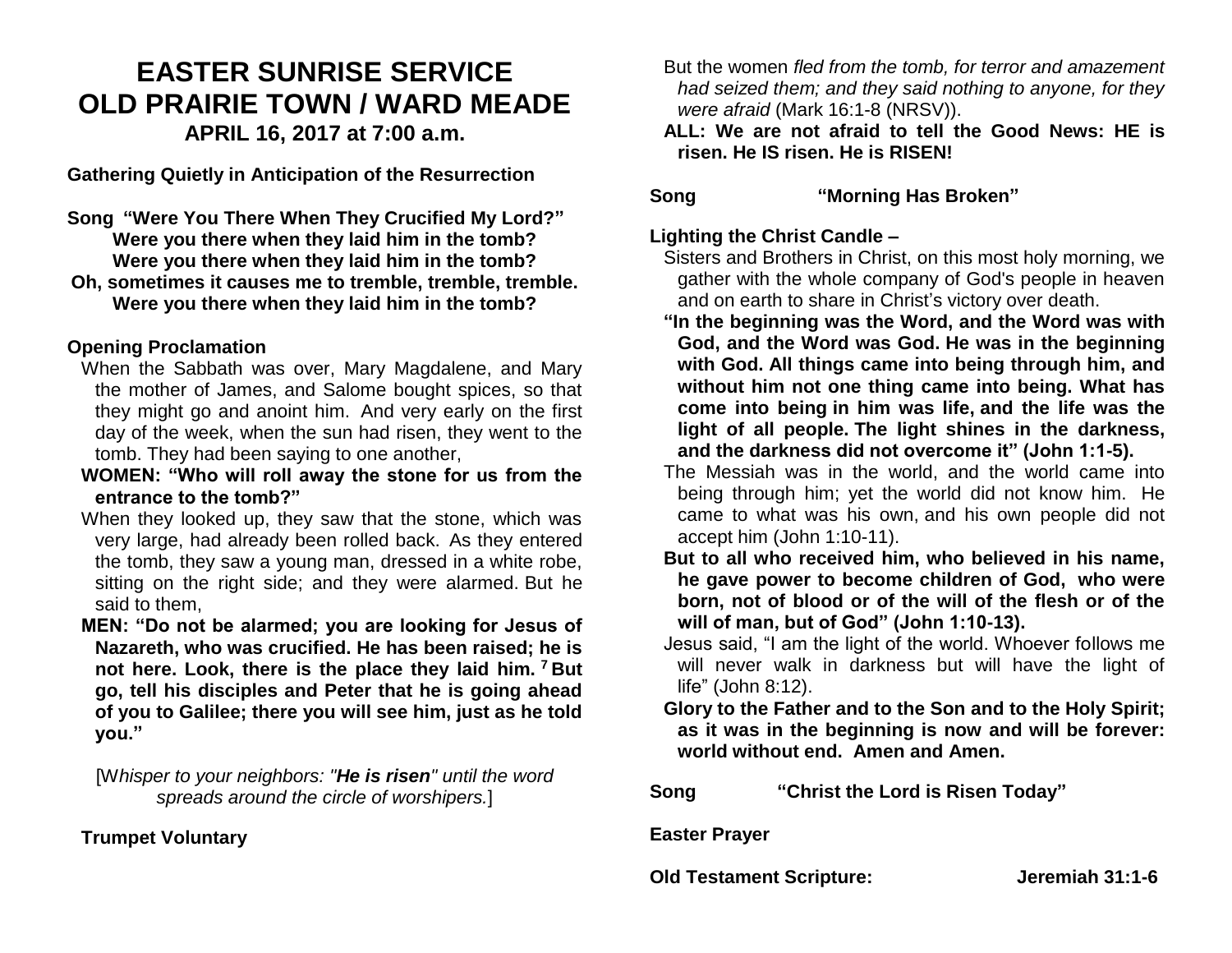**New Testament Scripture: Colossians 3:1-4 \*Gospel Reading Matthew 28:1-10**

This is the Word of the Lord **Thanks be to God**

**Dramatic Presentations "We Have Seen the Lord" Mary Magdalene, Mary of Zebedee, Thomas, Peter**

**Prayers of the People and the Lord's Prayer:** *OUR FATHER*, who art in heaven, hallowed be thy name. Thy kingdom come, thy will be done, on earth as it is in heaven. Give us this day, our daily bread. And forgive us our *sins*, as we forgive those who *sin against us*. And lead us not into temptation but deliver us from evil. For Thine is the kingdom, and the power and glory, forever.

#### **\*Invitation to the Table of the Lord**

Leader: The Lord be with you. **People: And also with your spirit.** Leader: Lift up your hearts. **People: We lift them up to the Lord.** Leader: Let us give thanks to the Lord our God. **People: It is right to give God thanks and praise**

#### **The Great Prayer of Thanksgiving**

**Holy, Holy, Holy, Lord God of hosts! Heaven and earth are full of your glory. Hosanna in the highest! Blessed is he who comes in the name of the Lord. Hosanna in the highest!**

**The Consecration of the Bread and the Cup – Your death, Lord Jesus, we proclaim! Your resurrection we celebrate! Your coming in glory we await!**

**The Lord's Supper – Intinction of the Bread into the Cup**

**Offering: Old Prairie Town / Ward-Meade**

**\*Song "Doxology"** 

**\*Closing Prayer & Benediction**

# **An Easter Sunrise Service**



# **OLD PRAIRIE TOWN WARD-MEADE HISTORICAL SITE**

124 NW Fillmore Street | Topeka, KS 66606 Phone: (785) 251-2989 - http://parks.snco.us